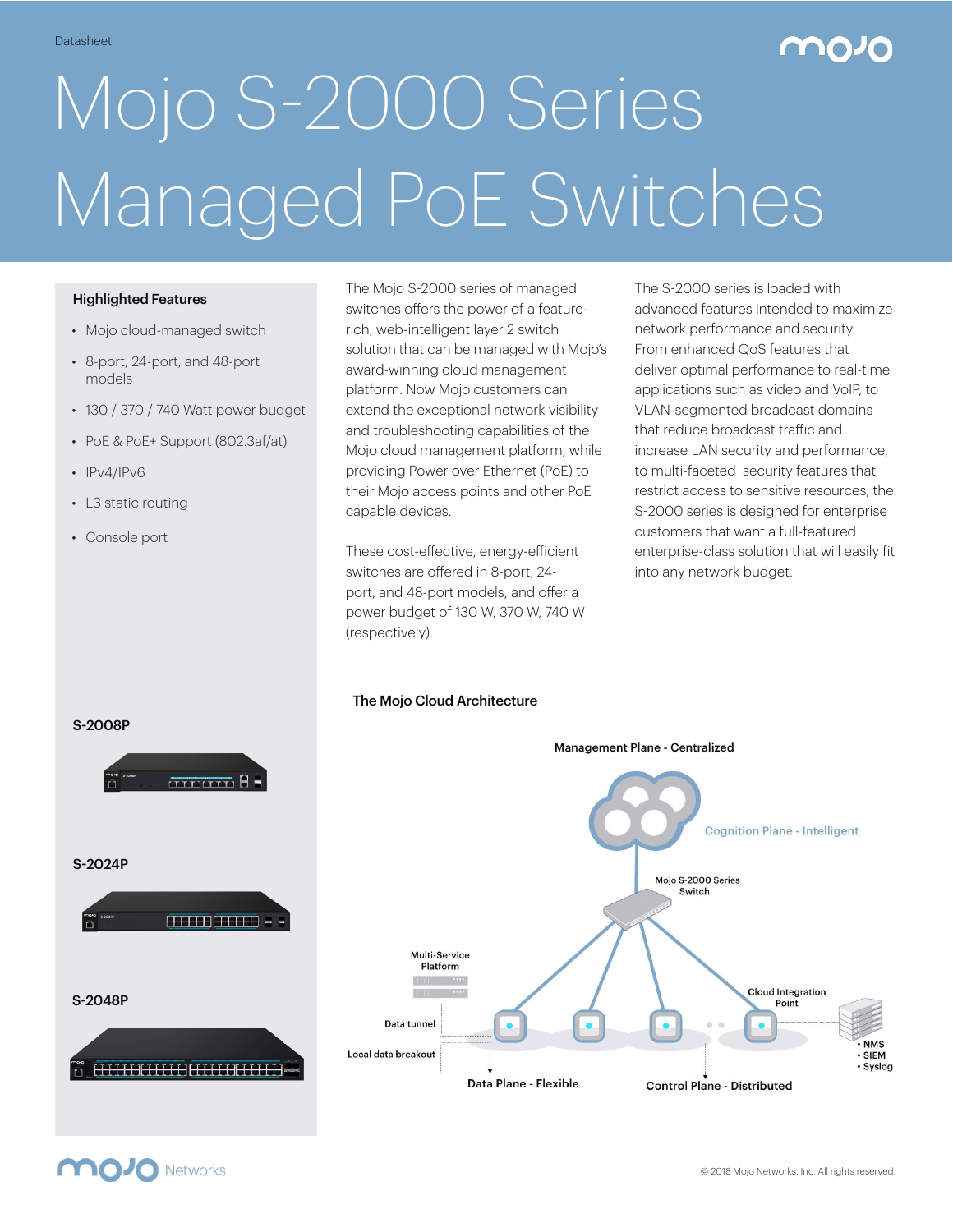| <b>Hardware Features</b>            | <b>Benefits</b>                                                                                                                                                                                                                                                                                                               |
|-------------------------------------|-------------------------------------------------------------------------------------------------------------------------------------------------------------------------------------------------------------------------------------------------------------------------------------------------------------------------------|
| IEEE 802.3af/802.3at Standard PoE   | The S-2000 series supplies the IEEE 802.3af and 802.3at power needed to support any<br>access point in the Mojo product line.                                                                                                                                                                                                 |
| Integrated Gigabit SFP Uplink ports | The S-2008P switch provides two integrated Gigabit SFP ports, and the S-2024P and the<br>S-2048P each include four integrated Gigabit SFP uplink ports. These SFP ports can be<br>used for additional uplink bandwidth or link redundancy.                                                                                    |
| Console Port - RJ45                 | The S-2000 series includes a console port, and supports multiple management access<br>through the Mojo Cloud, CLI, SNMP, Web, and Telnet.                                                                                                                                                                                     |
| Diagnostic LED                      | The S-2000 series includes LED indicators to indicate switch status. Device: Power, Fault,<br>PoE Max, LAN Mode, PoE Mode. Copper ports: LAN/PoE Mode, Link/Act. SFP Ports:<br>Speed, Link/Act.                                                                                                                               |
| <b>Software Features</b>            | <b>Benefits</b>                                                                                                                                                                                                                                                                                                               |
| Dual Firmware/Configuration         | The S-2000 series can save dual firmware/configuration files to provide redundancy and<br>more security for users.                                                                                                                                                                                                            |
| <b>Static Routing</b>               | The S-2000 series supports L3 static routing to group different network segments and<br>increase user flexibility.                                                                                                                                                                                                            |
| Dynamic VLAN Assignment             | Dynamic VLAN Assignment automatically assigns the same port to different VLANs to<br>increase user convenience.                                                                                                                                                                                                               |
| Cloud-Based Management              | Management of the S-2000 series is supported through the Mojo cloud management<br>interface to enable the same visibility and troubleshooting capabilities applied to WLAN<br>network and client devices. Alternate management methods also supported. See detailed<br>feature set on page 5 for list of alternative methods. |
| <b>Enhanced Security</b>            | The S-2000 series supports 8 hardware queues, port-based QoS (IPv4/IPv6 DSCP), and<br>DiffServ features to provide optimal real-time services.                                                                                                                                                                                |
| <b>DOS Protection</b>               | The S-2000 series provides DDOS protection to avoid hacker attacks on your network.                                                                                                                                                                                                                                           |
| Cable Diagnostics                   | Cable diagnostics check real-time cable status to find network problems immediately.                                                                                                                                                                                                                                          |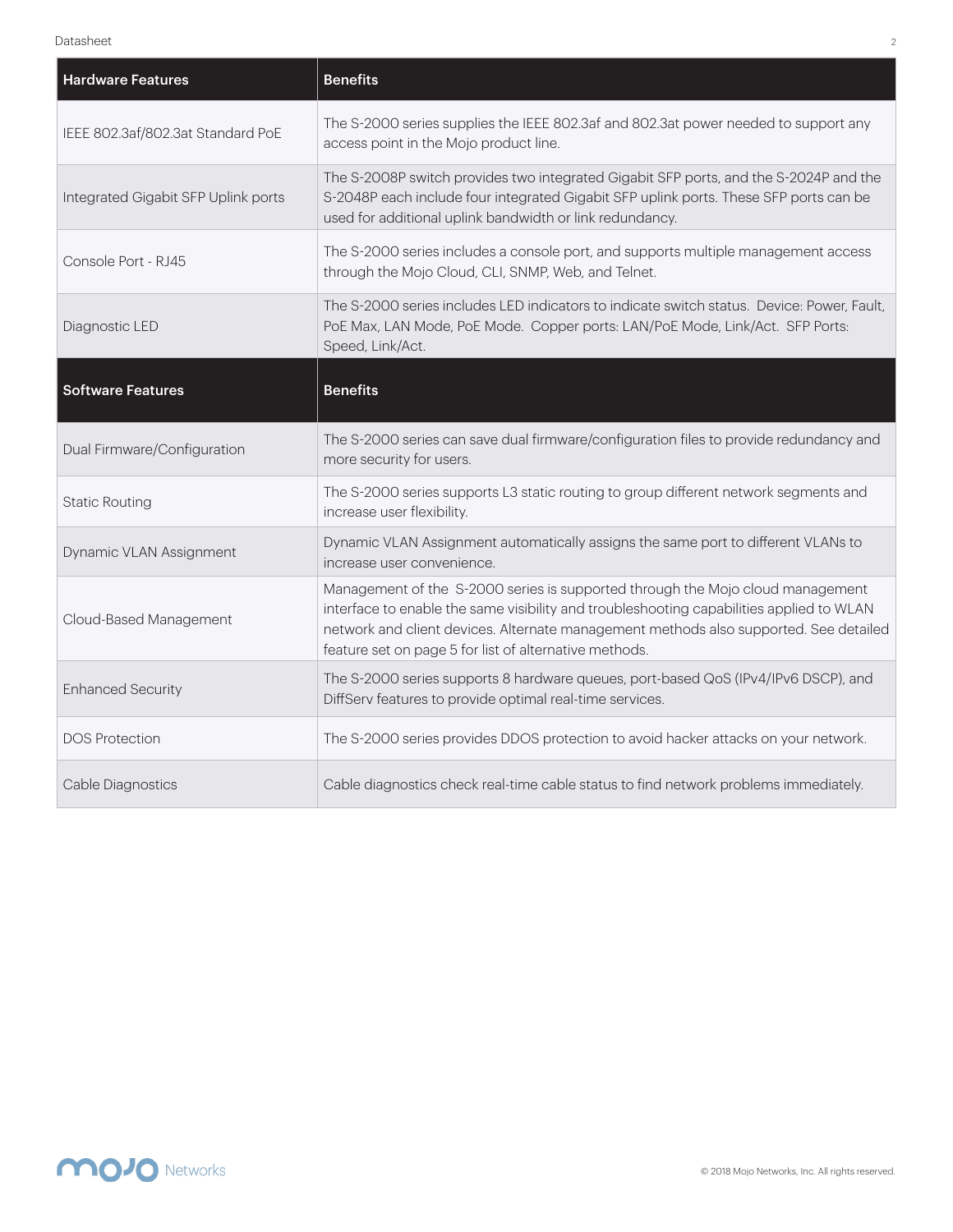### Key Features

#### Performance And Scalability

The S-2000 series is a family of smart switches designed to complement your Mojo cloud-based WLAN deployment. The switches can be deployed in any network topology, from small to large. Besides powerful software features, the switches provide a complete solution for supporting high availability and PoE support for optimal WLAN network connectivity and performance.

#### PoE Support

The S-2000 series provides up to 30 Watts of power to attached Mojo access points and other devices, such as VoIP phones and surveillance cameras, all over existing Ethernet cables. The switch can deliver up to 30 Watts per port for each switch model.

#### Continuous Availability

IEEE 802.1w Rapid Spanning Tree Protocol provides a loop-free network and redundant links to the core network with rapid convergence, which ensures a faster recovery from failed links, enhancing overall network stability and reliability.

IEEE 802.1Q VLAN-segmented broadcast domains reduce broadcast traffic and increase LAN security and performance.

IEEE 802.3ad Link Aggregation Control Protocol (LACP) increases bandwidth by automatically aggregating several physical links together as a logical trunk and provides load balancing and tolerance for uplink connections.

#### Cloud-Based Management

Management of the S-2000 series is provided through the Mojo cloud management interface to enable the same visibility and troubleshooting capabilities applied to WLAN network and client devices.

#### Comprehensive QoS

Eight egress queues per port enables differentiated management of up to eight different traffic types. Traffic is prioritized according to 802.1p or DSCP, giving optimal performance to real-time applications such as voice and video.

Asymmetric Bi-Directional Rate-Limiting (BDRL), per-port or per-traffic class, preserves network bandwidth and allows maximum control of network resources.

#### Enhanced Security

Port security allows access to a switch port based on MAC address. This limits the total number of devices from using a switch port and protects from MAC flooding attacks. IEEE 802.1x port-based access control ensures all users are authorized before being granted access to the network. User authentication is carried out using a standards-based RADIUS server.

Access Control Lists (ACLs) restrict access to sensitive resources by denying packets based on source and destination MAC addresses, IP addresses, and TCP/ UDP ports. ACLs are hardware supported, so switching performance is not compromised.

Secure Shell (SSH) and Secure Sockets Layer (SSL/HTTPS) encrypts Telnet and web access to the switch, providing secure network management.

IP Source Guard can be enabled with DHCP snooping on Trunk ports with a large number of VLANs to filter and control IP traffic access to the network.

DHCP snooping provides security by filtering un-trusted DHCP messages and by building and maintaining a DHCP snooping binding table.

Dynamic VLAN assignment for user authentication and location-independent access to the network.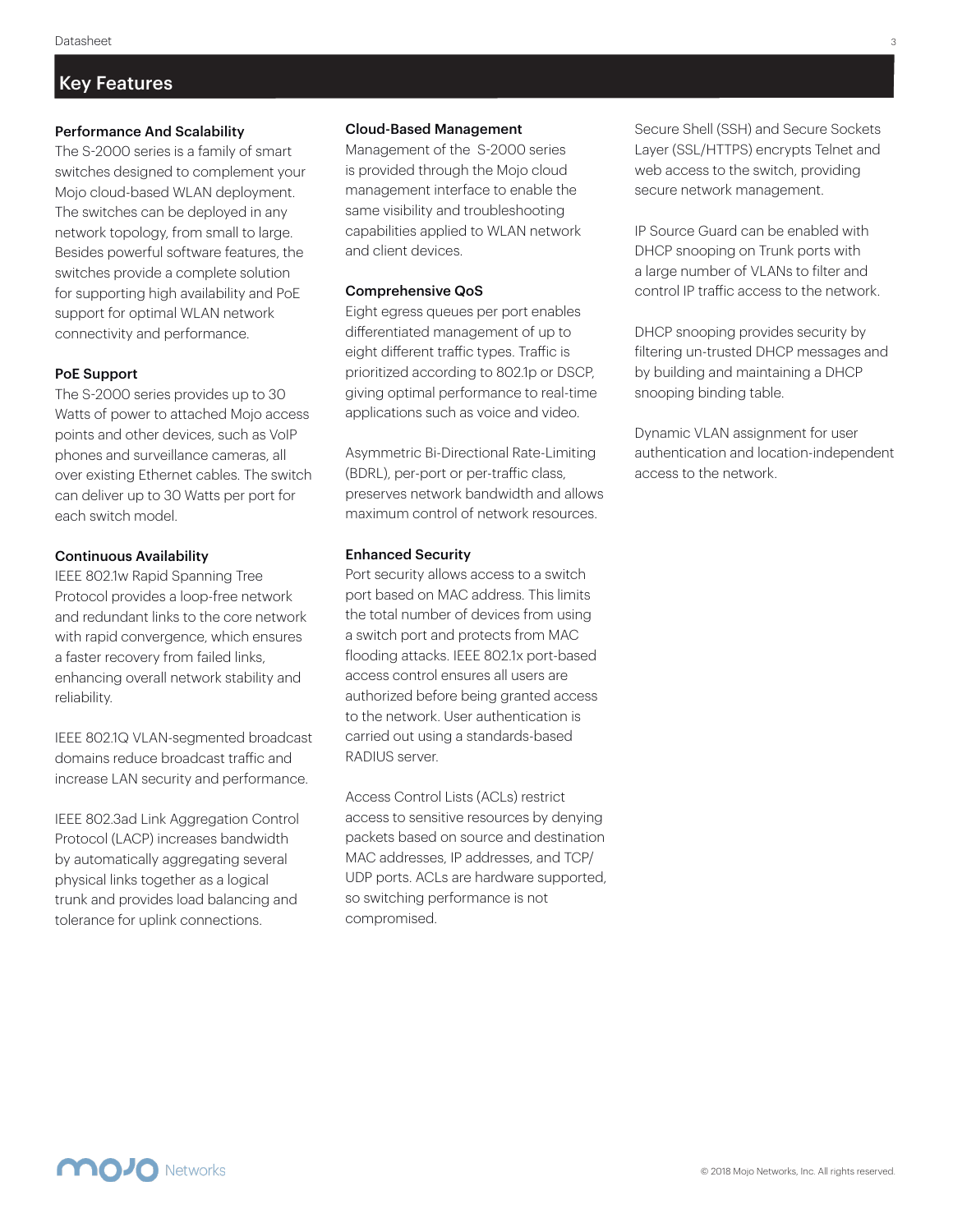|               | <b>Product Model</b>                 | S-2008P                        | S-2024P                  | S-2048P                  |
|---------------|--------------------------------------|--------------------------------|--------------------------|--------------------------|
| Port          | RJ-45 10/100/1000 Ports              | 8                              | 24                       | 48                       |
|               | SFP Uplink Ports with LACP support   | 2(1G)                          | 4(1G)                    | 4(1G)                    |
|               | PoE Ports                            | 8                              | 24                       | 48                       |
|               | Console Port - RJ45                  | $\mathbf{1}$                   | $\mathbf 1$              | 1                        |
| Performance   | <b>Switching Capacity</b>            | 20 Gbps                        | 56 Gbps                  | 104 Gbps                 |
|               | Flash Memory                         | 32 MB                          | 32 MB                    | 32 MB                    |
|               | <b>DRAM</b>                          | 256 MB                         | 256 MB                   | 256 MB                   |
|               | Jumbo Frames                         | $\sqrt{ }$                     | $\sqrt{ }$               | $\sqrt{ }$               |
| PoE           | IEEE 802.3af/802.3at                 | $\sqrt{ }$                     | $\sqrt{ }$               | $\sqrt{ }$               |
|               | PoE Power Budget (Watts)             | 130 W                          | 370 W                    | 740 W                    |
| Mechanical    | Rack Space                           | 9 inches                       | 12 inches                | 16 inches                |
|               | Form Factor                          | Rack mount                     | Rack mount               | Rack mount               |
|               | Dimensions ( $W \times D \times H$ ) | $3 \times 9 \times 1.7$ inches | 17.3 x 12.2 x 1.7 inches | 17.3 x 16.1 x 1.7 inches |
| Environmental | <b>Operating Temperature</b>         | $0 - 50^{\circ}$ C             | $0 - 50^{\circ}$ C       | $0 - 50^{\circ}$ C       |
|               | <b>Storage Temperatures</b>          | $-40 \sim 70^{\circ}$ C        | $-40 \sim 70^{\circ}$ C  | $-40 \sim 70^{\circ}$ C  |
|               | Operating Humidity (non-condensing)  | 5% to 95%                      | 5% to 95%                | 5% to 95%                |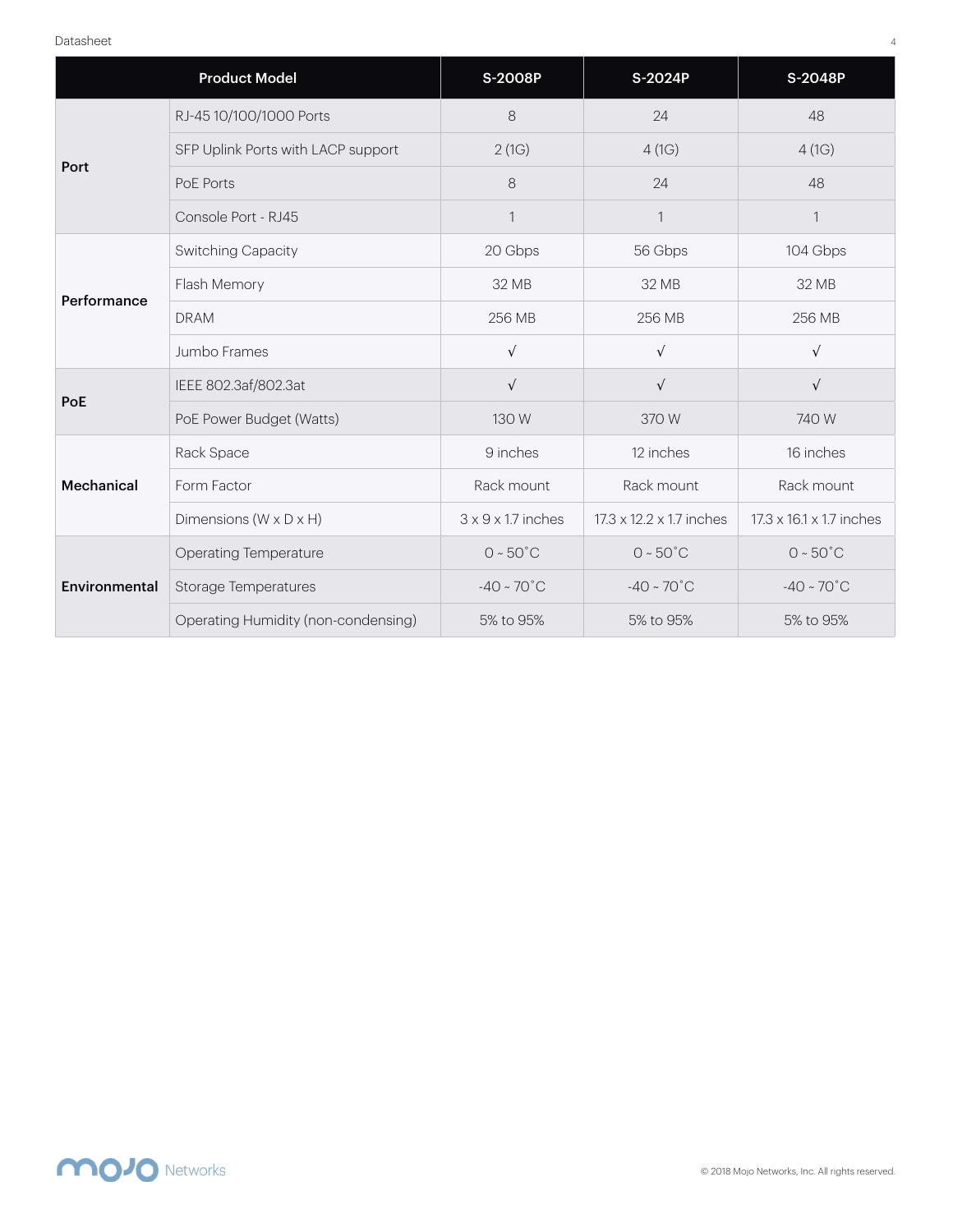## S-2000 Series Feature Set

#### L2 Features

 Flow Control Spanning Tree Protocol: IEEE 802.1D Spanning Tree Protocol (STP) IEEE 802.1w Rapid Spanning Tree Protocol (RSTP) IEEE 802.1s Multiple Rapid Spanning Tree Protocol (MSTP, 64 instances VLAN Group: Link Aggregation: Static Trunk IEEE 802.3ad Link Aggregation Control Protocol (LACP) IGMP Snooping: IGMP v1/v2/v3 snooping IGMP Fast Lane MLD Snooping Jumbo Frame Cable Diagnostic

#### L3 Features

Static Routing

#### PoE

 Support IEEE 802.3af (15.4 W)/ IEEE802.3at (30W) on each port (Total PoE Power Budget as follows): S-2008P (130 W) S-2024P (370 W) S-2048 (340 W)

#### **Security**

 DDOS Protection Port Isolation Port Mirror Storm Control Port Security

#### Management

 CLI RMON (groups 1,2,3 and 9) SNMP Management Access (Mojo Cloud/ Console/SNMP/Web /Telnet ) Event/Error Log/Syslog